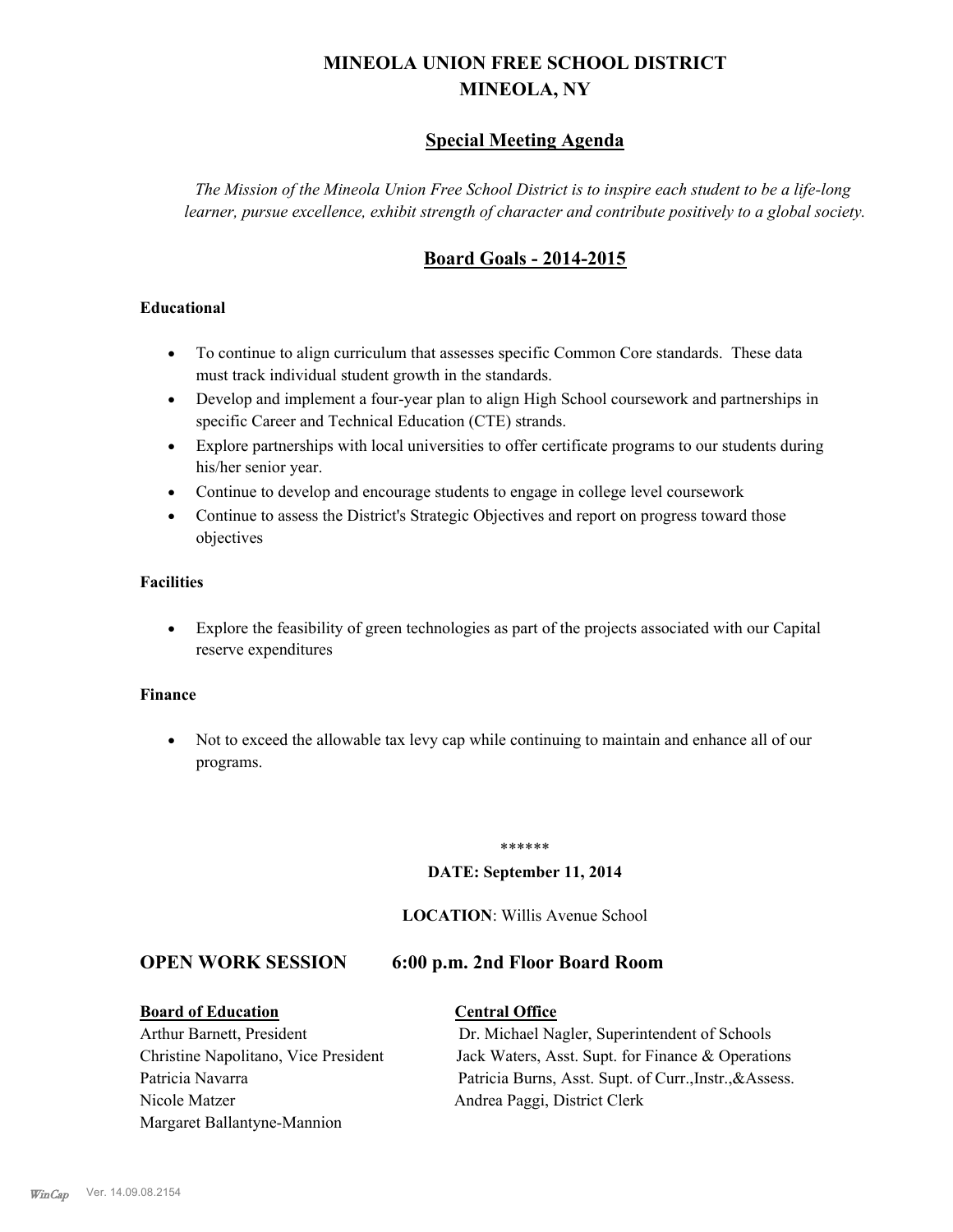**A. Call to Order** 

**B. Pledge of Allegiance**

- **C. Reading of Mission**
- **D. Moment of Silent Meditation**
- **E. Dais & Visitor Introductions**

| F. Executive Session      | Time:                                                                                                                 | p.m.                                         |
|---------------------------|-----------------------------------------------------------------------------------------------------------------------|----------------------------------------------|
| <b>Motion:</b><br>Second: | <u> 1990 - Johann Barbara, martxa a</u>                                                                               |                                              |
| Yes:                      | <u> 1980 - Johann John Stone, markin amerikan bisa di sebagai pertama dan bagi pertama dan bagi pertama dan bagi </u> | No:                                          |
|                           | <u> 1989 - Johann Stoff, fransk politiker (</u>                                                                       | the control of the control of the control of |
| Passed:                   |                                                                                                                       |                                              |
|                           | <b>G. Return to Regular Session</b>                                                                                   | Time: ________ p.m.                          |
| <b>Motion:</b><br>Second: |                                                                                                                       |                                              |
| Yes:                      |                                                                                                                       | No:                                          |
|                           |                                                                                                                       |                                              |
|                           |                                                                                                                       |                                              |
| Passed:                   |                                                                                                                       |                                              |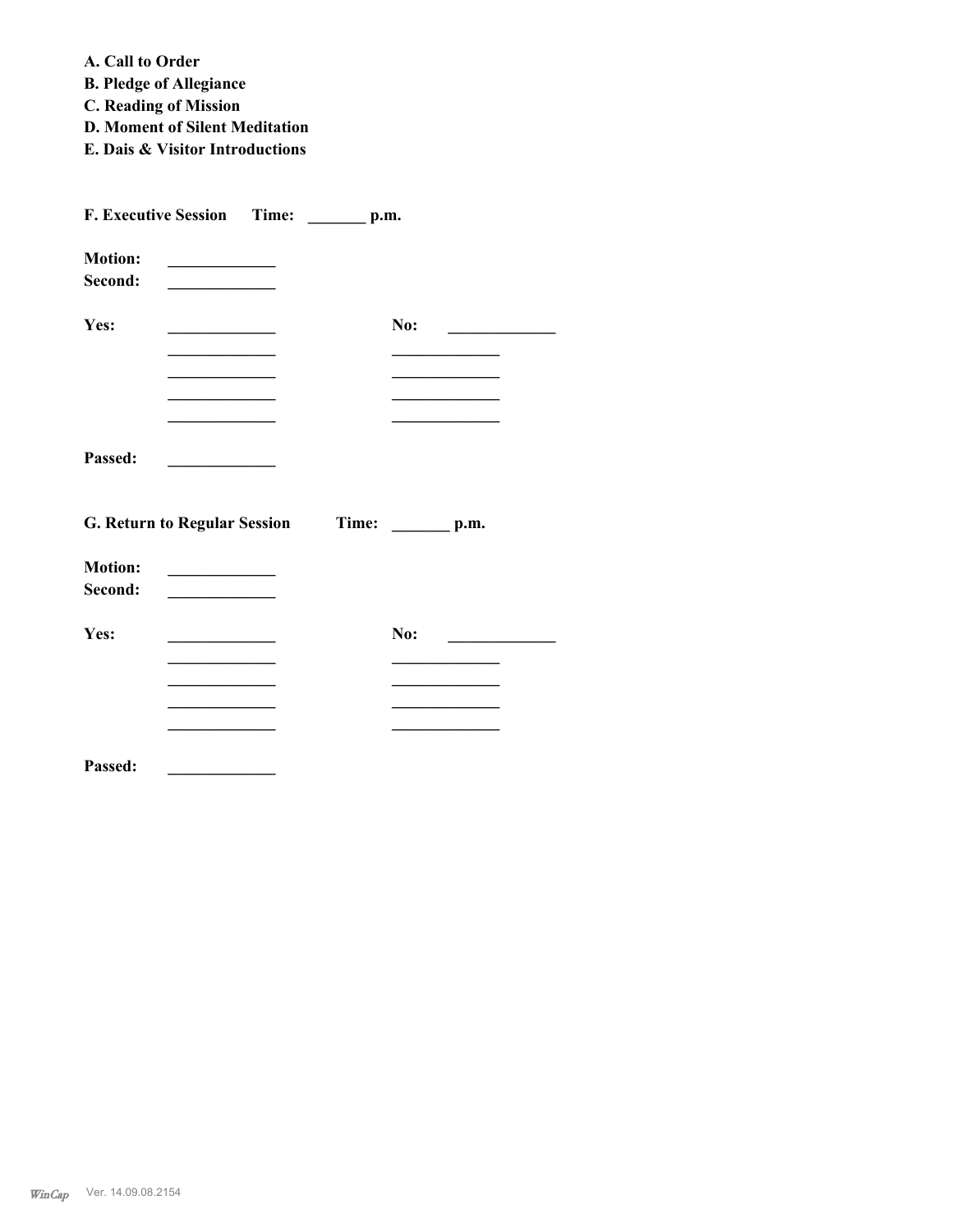**RESOLUTION # 15 - IT IS HEREBY RESOLVED,** pursuant to the provisions of Education Law Section 913, that an employee whose identity is known to the Board of Education, is hereby directed to report for an examination in order to determine his/her physical and /or mental capacity to perform his/her employment duties, the said examination will be conducted by a medical professional selected by the School District at a date(s) and time set forth in the notice letter to the employee, or thereafter as needed, and be it further

**RESOLVED,** that the Board of Education hereby authorizes the Superintendent of Schools to execute an agreement with Dr. Randall Solomon to provide professional medical services related to this examination in a form approved by District Counsel, the draft contents of which have been reviewed by the Board of Education in Executive Session.

| the control of the control of the control of |                                                     | No:<br>$\sim$                          |
|----------------------------------------------|-----------------------------------------------------|----------------------------------------|
| the control of the control of the control of |                                                     | the control of the control of the con- |
|                                              |                                                     |                                        |
|                                              |                                                     |                                        |
|                                              |                                                     |                                        |
|                                              |                                                     |                                        |
|                                              |                                                     |                                        |
|                                              | $\rule{1em}{0.05em}$ p.m.                           |                                        |
|                                              |                                                     |                                        |
|                                              |                                                     |                                        |
|                                              |                                                     |                                        |
|                                              |                                                     | No:                                    |
|                                              |                                                     |                                        |
|                                              |                                                     |                                        |
|                                              |                                                     |                                        |
|                                              |                                                     |                                        |
|                                              | <u> 1989 - Andrea Station Barbara, amerikan per</u> | <b>I. Executive Session Time:</b>      |